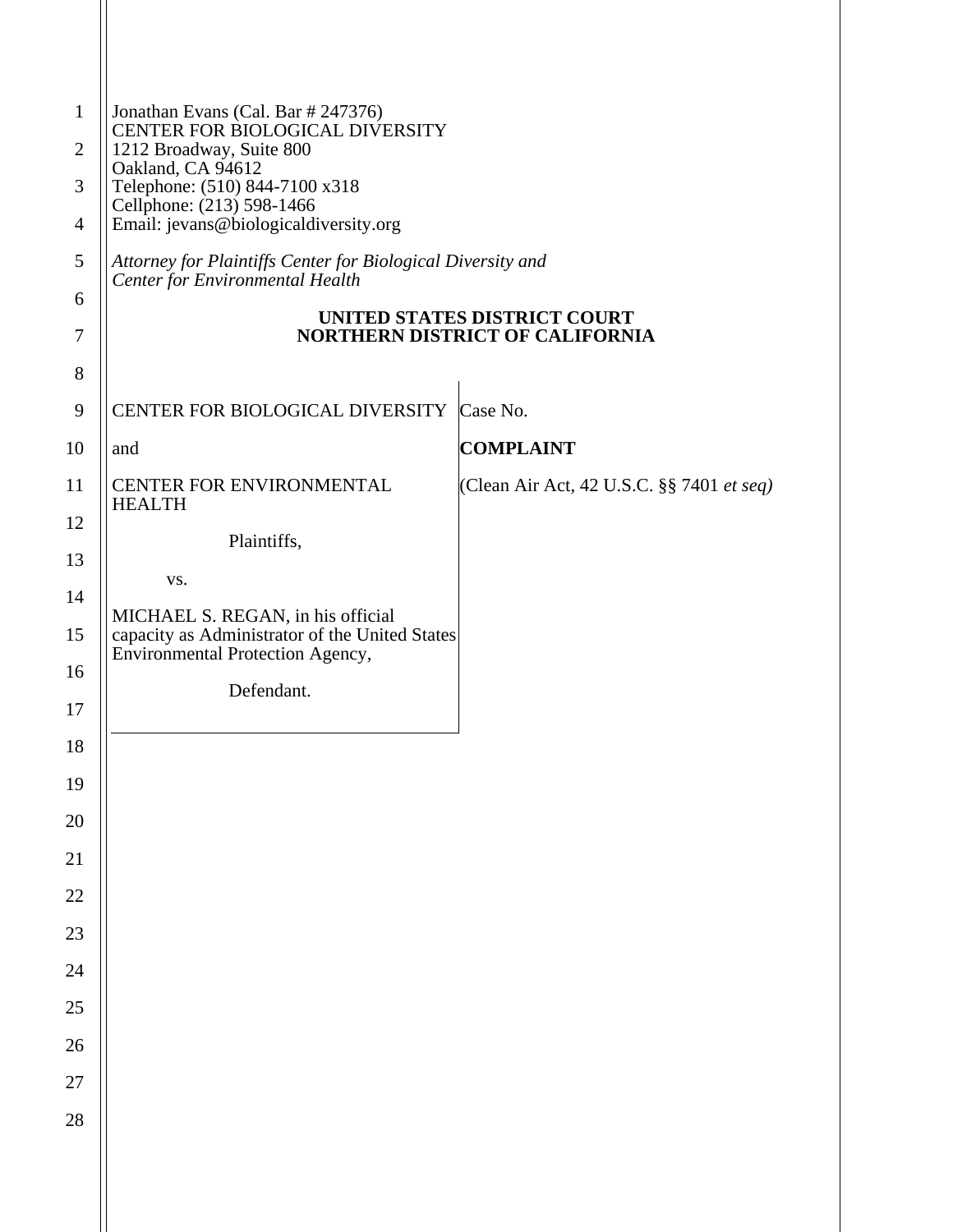## **INTRODUCTION**

1. This action is brought under the federal Clean Air Act, 42 U.S.C. §§ 7401–7671q, and seeks to compel the Administrator of the United States Environmental Protection Agency ("EPA") to carry out his outstanding legal obligations to promulgate Federal Implementation Plans ("FIP") to address requirements for the 2008 ozone National Ambient Air Quality Standards ("NAAQS") that apply to nonattainment areas in California and New Hampshire.

2. Ozone air pollution has profound effects on human health. EPA found that ozone "posed multiple, serious threats to health" including: worsening respiratory and cardiovascular health, increased likelihood of early death, increased asthma-related hospital admissions, increased likelihood of children developing asthma as adolescents, and lower birthweights and decreased lung function in newborns.<sup>1</sup> Individuals particularly sensitive to ozone exposure include older adults, people with heart and lung disease, people who work and exercise outdoors, and children.<sup>2</sup>

3. Ozone is also harmful to vegetation and ecosystems.<sup>3</sup> Ozone can be especially harmful to sensitive vegetation—including trees such as the black cherry, quaking aspen, white pine, and ponderosa pine—during the growing season.<sup>4</sup> Ozone pollution can also indirectly harm soils, water, wildlife, and their associated ecosystems, leading to diminished clean air and water.<sup>5</sup>

4. Finally, ozone pollution also contributes to the climate crisis, as ozone is a greenhouse gas and ozone pollution also hinders plant growth throughout a plant's lifecycle, thereby shrinking the carbon sequestration potential of plants.<sup>6</sup>

5. Accordingly, Plaintiffs CENTER FOR BIOLOGICAL DIVERSITY and

<sup>2</sup> 78 Fed. Reg. 3086, 3088 (Jan. 15, 2013); *see* 73 Fed. Reg. 16436, 16440 (Mar. 27, 2008).

<sup>1</sup> American Lung Association, *Ozone*, https://www.lung.org/clean-air/outdoors/what-makes-air-unhealthy/ozone (last updated Apr. 20, 2020) (summarizing the results of Table 1-1 in EPA, *Integrated Science Assessment for Ozone and Related Photochemical Oxidants*, 1-5 (2013)), EPA/600/R-I0/076F.

<sup>3</sup> EPA, *Ecosystem Effects of Ozone Pollution*, https://www.epa.gov/ground-level-ozone-pollution/ecosystem-effectsozone-pollution (last updated Mar. 8, 2022).

<sup>4</sup> *Id.*, *see also* EPA, *Integrated Science Assessment for Ozone and Related Photochemical Oxidants*, 8-42 (Apr. 2020), EPA/600/R-20/012.

<sup>5</sup> 73 Fed. Reg. 16436, 16486 (Mar. 27, 2008). 6 *Id.*; *see generally* University California Davis, *Biological Carbon Sequestration*,

https://climatechange.ucdavis.edu/science/carbon-sequestration/biological/ (last updated Nov. 5, 2021).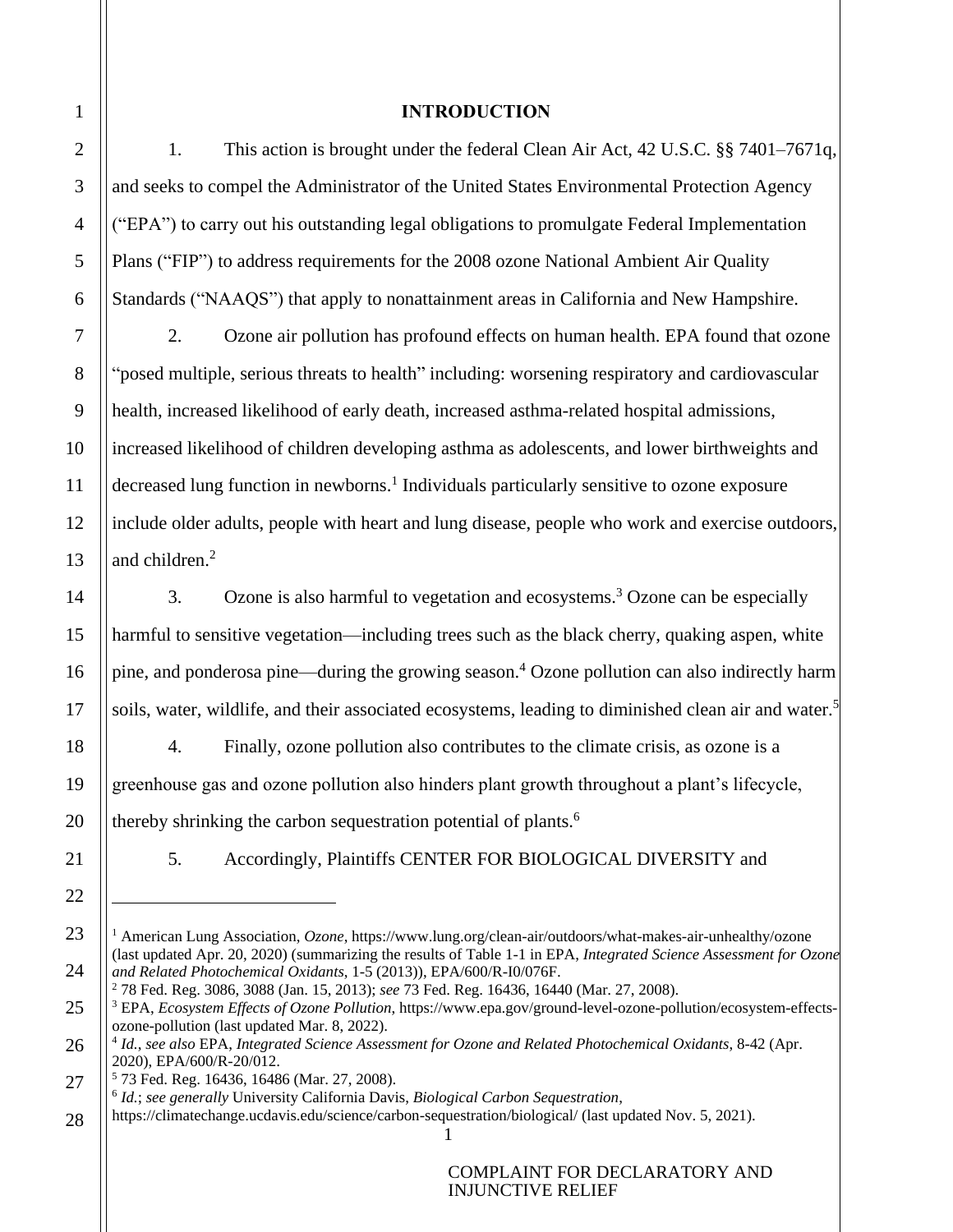CENTER FOR ENVIRONMENTAL HEALTH bring this action against Defendant MICHAEL S. REGAN, in his official capacity as Administrator for the United States EPA, to compel him to perform his mandatory duties to ensure health and public welfare protections promised under the Clean Air Act.

## **JURISDICTION**

6. This case is a Clean Air Act "citizen suit." Therefore, the Court has jurisdiction over this action pursuant to 28 U.S.C. § 1331 (federal question jurisdiction) and 42 U.S.C. § 7604(a) (Clean Air Act citizen suit).

7. An actual controversy exists between the parties. This case does not concern federal taxes, is not a proceeding under 11 U.S.C. § 505 or 11 U.S.C. § 1146, and the case does not involve the Tariff Act of 1930.

8. Thus, this Court has jurisdiction to order declaratory relief under 28 U.S.C. § 2201. If the Court orders declaratory relief, 28 U.S.C. § 2202 authorizes this Court to issue injunctive relief.

#### **NOTICE**

9. Plaintiffs gave EPA written notice of intent to sue regarding the claims alleged in this Complaint on February 10, 2021, by certified mail.

10. More than sixty days have passed since Plaintiffs mailed the notice letter discussed above. EPA has not remedied the violations alleged in this Complaint. Therefore, a present and actual controversy exists between the parties.

#### **VENUE**

11. Defendant EPA resides in this judicial district. This civil action is brought against an officer of the United States acting in his official capacity. Some of the claims in this Complaint concern EPA's failure to perform mandatory duties regarding California. EPA Region 9, which is responsible for California, is headquartered in San Francisco. Thus, events and omissions at issue in this action occurred at EPA's Region 9 headquarters in San Francisco. Additionally, Plaintiff CENTER FOR ENVIRONMENTAL HEALTH resides in Oakland.

1

 $\mathcal{L}$ 

3

4

5

6

7

8

9

10

11

12

13

14

15

16

17

18

19

20

21

22

23

2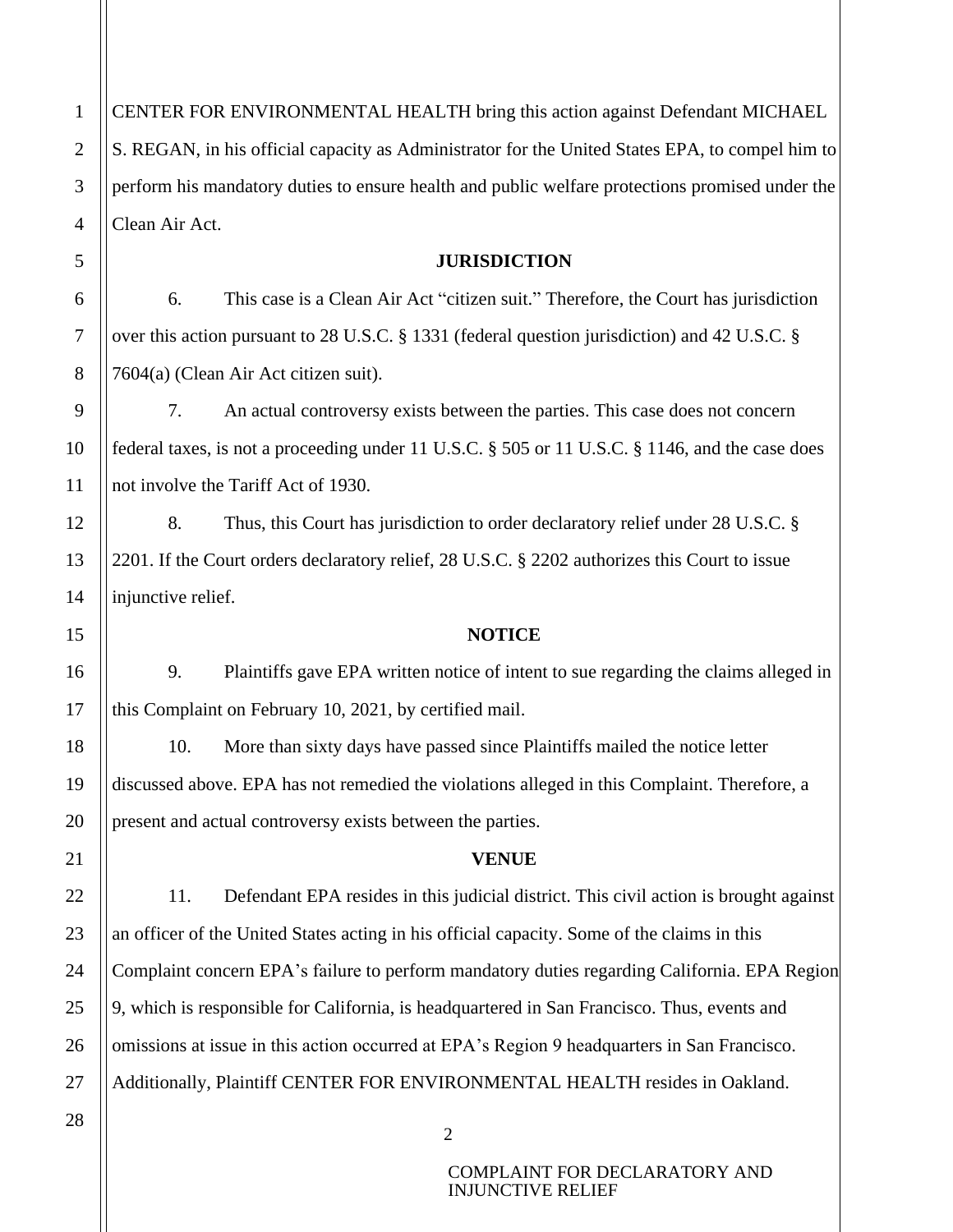Accordingly, venue is proper in this Court pursuant to 28 U.S.C. § 1391(e).

#### **INTRADISTRICT ASSIGNMENT**

12. A substantial part of the events and omissions giving rise to the claims in this case occurred in the County of San Francisco. Accordingly, assignment to the Oakland or San Francisco Division is proper pursuant to Civil L.R. 3-2(c) and (d).

#### **PARTIES**

13. Plaintiff CENTER FOR BIOLOGICAL DIVERSITY is a non-profit 501(c)(3) corporation incorporated in California. The Center for Biological Diversity's mission is to ensure the preservation, protection, and restoration of biodiversity, native species, ecosystems, public lands and waters, and public health through science, policy, and environmental law. Based on the understanding that the health and vigor of human societies and the integrity and wildness of the natural environmental are closely linked, the Center for Biological Diversity is working to secure a future for animals and plants hovering on the brink of extinction, to protect the ecosystems they need to survive, and for a healthy, livable future for all of us.

14. Plaintiff the CENTER FOR ENVIRONMENTAL HEALTH is an Oakland, California based non-profit organization that helps protect the public from toxic chemicals and promotes business products and practices that are safe for public health and the environment. The Center for Environmental Health works in pursuit of a world in which all people live, work, learn, and play in healthy environments.

15. Plaintiffs' members live, work, recreate, travel, and engage in activities throughout the areas at issue in this Complaint and will continue to do so on a regular basis. Pollution in the affected areas threatens and damages, and will continue to threaten and damage, the health and welfare of Plaintiffs' members. Pollution diminishes Plaintiffs' members' ability to enjoy the aesthetic qualities and recreational opportunities of the affected areas.

16. Plaintiffs have a member whose work focuses on California deserts including the Mojave Desert. This member is adversely affected by EPA's failure to issue a FIP for the Los Angeles—San Bernardino Counties (West Mojave Desert), California area.

3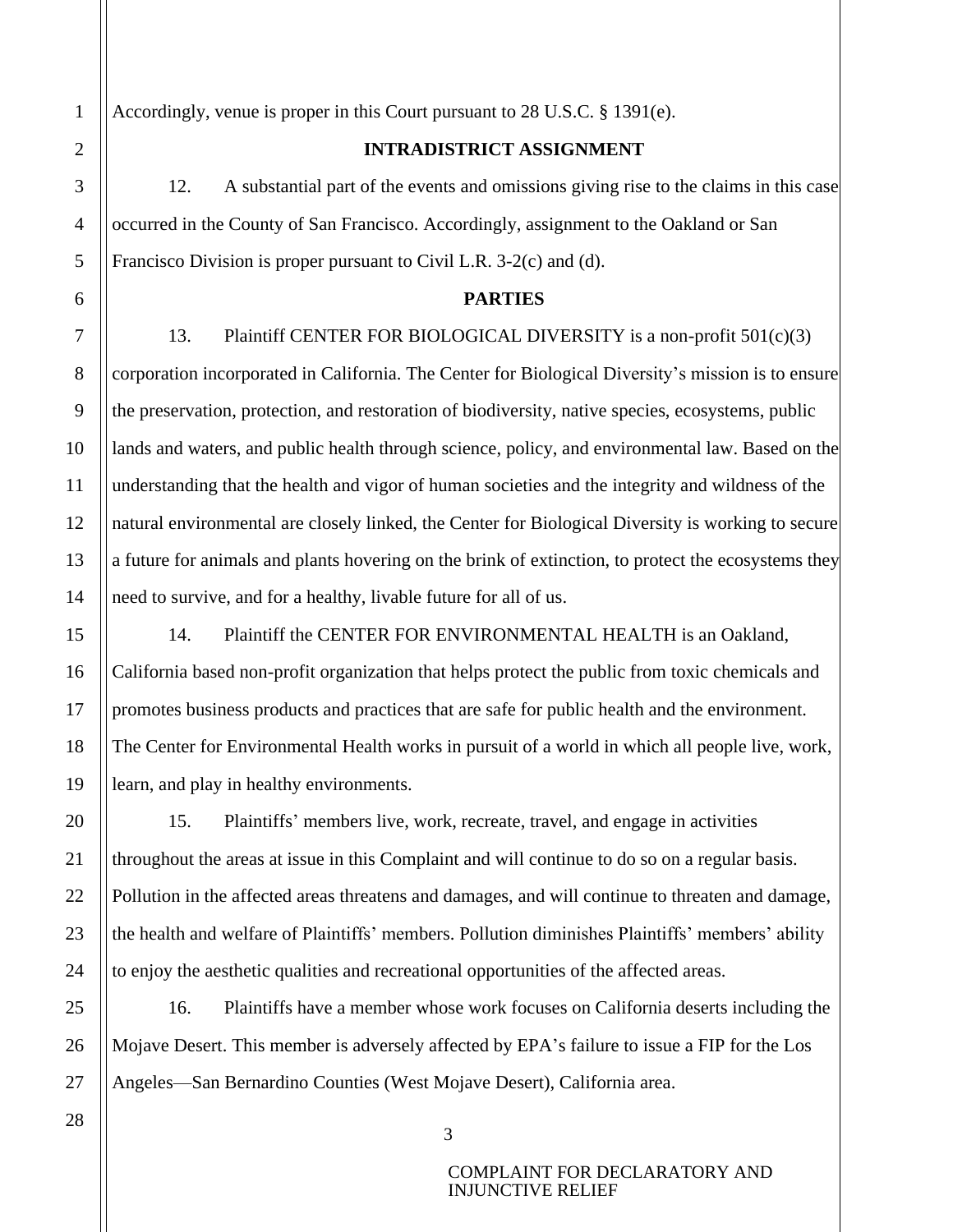17. Plaintiffs have a member who has lived in Sacramento since the 1990's and will continue to do so. This member currently lives in the Sacramento Metro (Sacramento) area and he lived in the Sacramento (Yolo-Solano) area for five years. He currently bicycle rides through the greater Sacramento region including the Yolo County area every weekend. Additionally, this member rides his bicycle through Solano County once a year, and the next bicycle trip through Solano County is scheduled for October 1st, 2022. This member is adversely affected by EPA's failure to issue a FIP for Sacramento Metro (Sacramento) and Sacramento (Yolo-Solano), California areas.

18. Plaintiffs have a member who owns a condominium in New Hampshire and spends a significant portion of the year in the state and will continue to do so. He enjoys outdoor activities including hiking in New Hampshire. He is elderly and thus sensitive to ozone. This member is adversely affected by EPA's failure to issue a FIP for the New Hampshire area.

19. EPA's failure to timely perform the mandatory duties described herein also adversely affects Plaintiffs, as well as their members, by depriving them of procedural protection and opportunities, as well as information that they are entitled to under the Clean Air Act. Furthermore, EPA's failure to perform its mandatory duties also creates uncertainty for Plaintiffs' members as to whether they are exposed to excess air pollution.

20. Defendant MICHAEL S. REGAN is sued in his official capacity as the Administrator of the United States EPA. In that role, EPA has been charged by Congress with the duty to administer the Clean Air Act, including the mandatory duties at issue in this case.

21. The above injuries will continue until the Court grants the relief requested herein.

## **STATUTORY FRAMEWORK**

22. Congress enacted the Clean Air Act to "speed up, expand, and intensify the war against air pollution in the United States with a view to assuring the air we breathe through the Nation is wholesome once again." H.R. Rep. No. 1146, 91st Cong., 2d Sess. 1, 1 (1970).

23. Commensurate with this goal, Congress authorized the Administrator of the United States EPA to establish NAAQS for "criteria pollutants," which are air pollutants that

27 28

1

 $\mathcal{L}$ 

3

4

5

6

7

8

9

10

11

12

13

14

15

16

17

18

19

20

21

22

23

24

25

26

4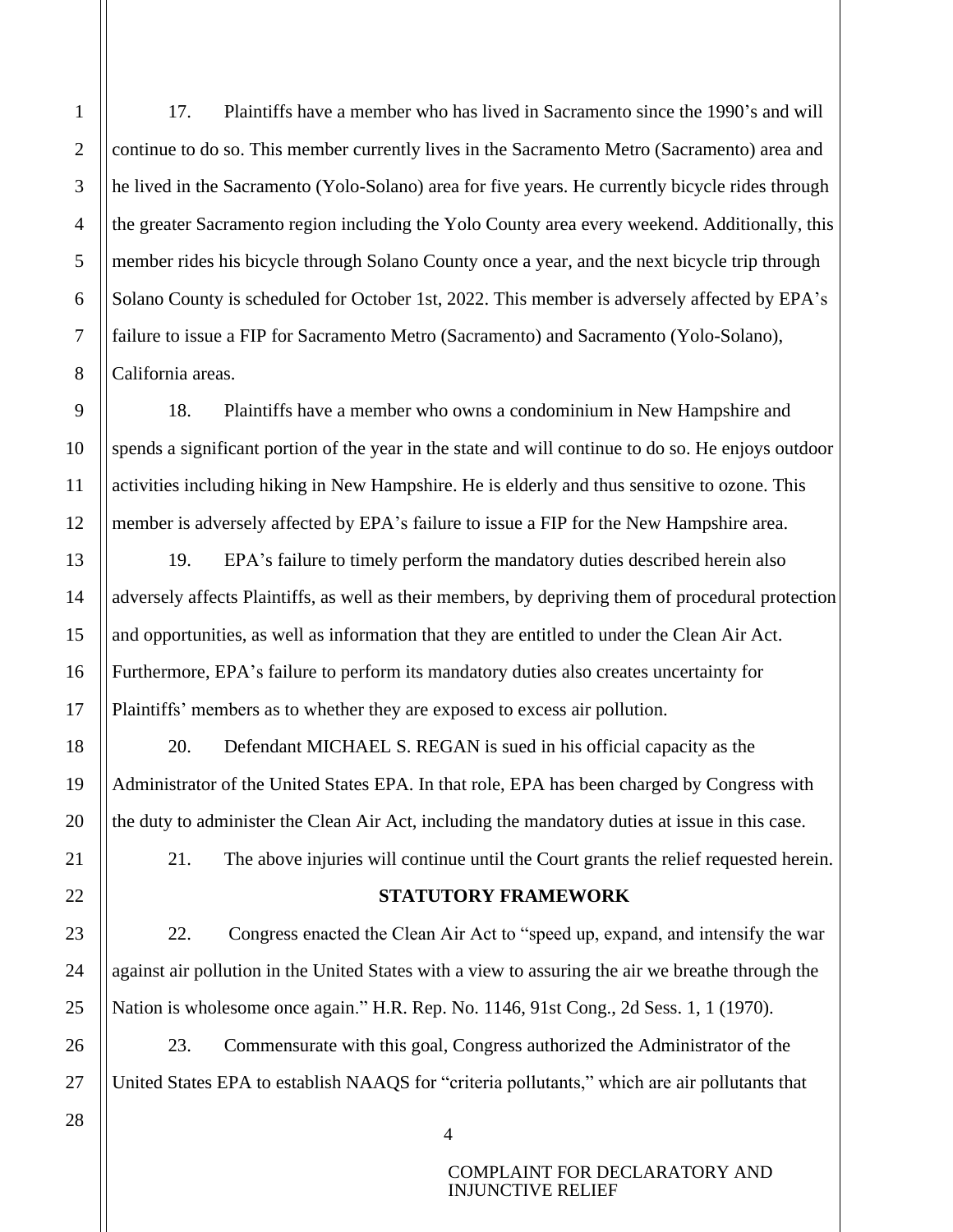"cause or contribute to air pollution which may reasonably be anticipated to endanger public health or welfare."  $42$  U.S.C.  $\S$  7408(a)(1)(A).

24. There are primary and secondary NAAQS. *Id*. § 7409(a)(1)(A). Primary NAAQS provide for "an adequate margin of safety…to protect the public health," while secondary NAAQS "protect the public welfare from any known or anticipated adverse effects associated with the presence of such air pollutants in the ambient air." *Id.* U.S.C. § 7409(b)(1)-(2).

25. After promulgating a new or revised NAAQS, the Administrator determines whether geographic areas are designated nonattainment (areas that do not meet the primary or secondary NAAQS), attainment (areas that meet the primary or secondary NAAQS), or unclassifiable (areas that cannot be classified based on available information). 42 U.S.C. §  $7407(d)(1)(A)$ .

26. States are required to submit State Implementation Plans ("SIPs") and plan revisions that "provides for the implementation, maintenance, and enforcement" of any NAAQS. 42 U.S.C. § 7410(a)(1).

27. Within six months of a state submitting a SIP, the Administrator must make a completeness finding. However, if the Administrator does not make a completeness finding within six months of submittal, the plan submission is deemed administratively complete by operation of law. *Id*. § 7410(k)(1)(B).

28. EPA is required to take final action to approve, disapprove, or provide a conditional approval or disapproval within twelve months of a completeness finding for a SIP. *Id.* § 7410(k)(2)-(3).

29. Within two years of EPA finding that a state failed to submit a required SIP or disapproval of a SIP submittal, EPA must promulgate a FIP. *Id*. § 7410(c).

5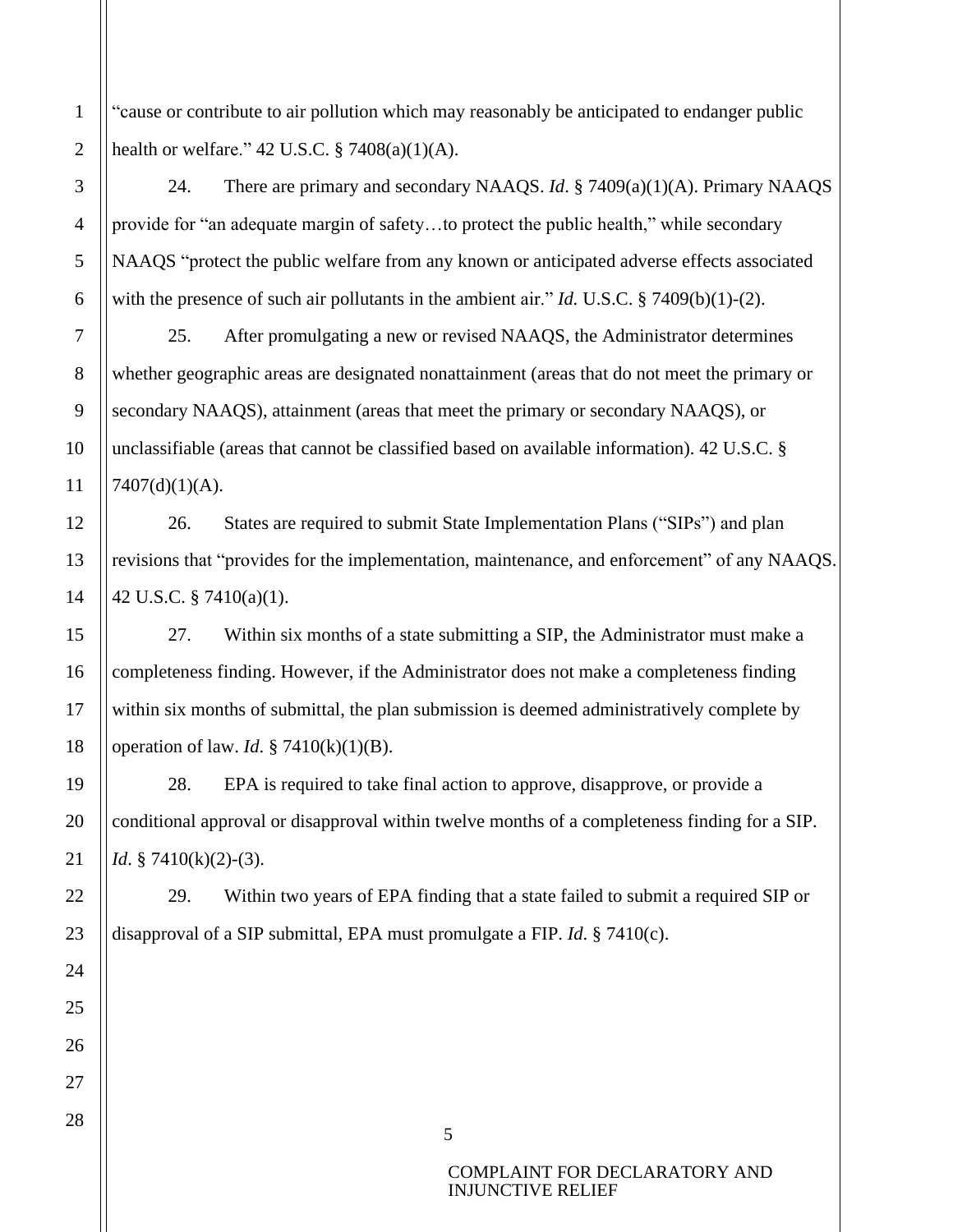### **FACTUAL BACKGROUND**

# **A. EPA Violated the Clean Air Act by Failing to Promulgate a FIP for 2008 Ozone NAAQS Nonattainment Areas in California and New Hampshire**

30. On February 3, 2017, EPA published a final rule which found that fifteen states and the District of Columbia failed to submit SIP "revisions in a timely manner to satisfy certain requirements for the 2008 ozone NAAQS that apply to nonattainment areas..." 82 Fed. Reg. 9158, 9158 (Feb. 3, 2017). Further, EPA found, "[t]hese findings of failure to submit establish certain deadlines...for the EPA to promulgate a...FIP to address any outstanding SIP requirements." *Id.*

31. EPA's finding became effective on March 6, 2017; therefore, no later than March 6, 2019, was the deadline for EPA to fulfill its mandatory duty to promulgate FIPs. *Id*. More than two years have passed, and EPA has not promulgated FIPs for the nonattainment areas in Los Angeles-San Bernardino Counties (West Mojave Desert), California; Sacramento Metro (Sacramento), California; Sacramento Metro (Yolo-Solano), California; and New Hampshire.

32. Therefore, EPA is in violation of its mandatory duties by not promulgating FIPs. 33. Table 1 lists 2008 ozone NAAQS nonattainment SIP elements which EPA has failed to promulgate FIPs for by the Clean Air Act's statutory deadline.

## **TABLE 1: THE 2008 OZONE NAAQS NONATTAINMENT SIP ELEMENTS FOR**

**NONATTAINMENT AREAS WHICH EPA FAILED TO PROMULGATE FIPS FOR BY DEADLINE**

|    | Area, State                                                                             | <b>SIP Elements</b>                                                          | <b>Deadline for</b><br><b>EPA</b> to<br><b>Promulgate FIP</b> |
|----|-----------------------------------------------------------------------------------------|------------------------------------------------------------------------------|---------------------------------------------------------------|
| A. | Los Angeles—San<br>Bernardino<br><b>Counties</b> (West<br>Mojave Desert),<br>California | <b>Nonattainment New Source</b><br>$\bullet$<br>Review ("NSR") for Severe 15 | $3/6/2019^{7}$                                                |
| Β. | Sacramento Metro<br>(Sacramento),<br>California                                         | Reasonable available control<br>$\bullet$<br>technology ("RACT") Non-        | 3/6/2019 <sup>8</sup>                                         |

<sup>7</sup> *See* 82 Fed. Reg. 9158, 9161 (Feb. 3, 2017). 8 *Id.*

28

25

26

27

COMPLAINT FOR DECLARATORY AND INJUNCTIVE RELIEF

6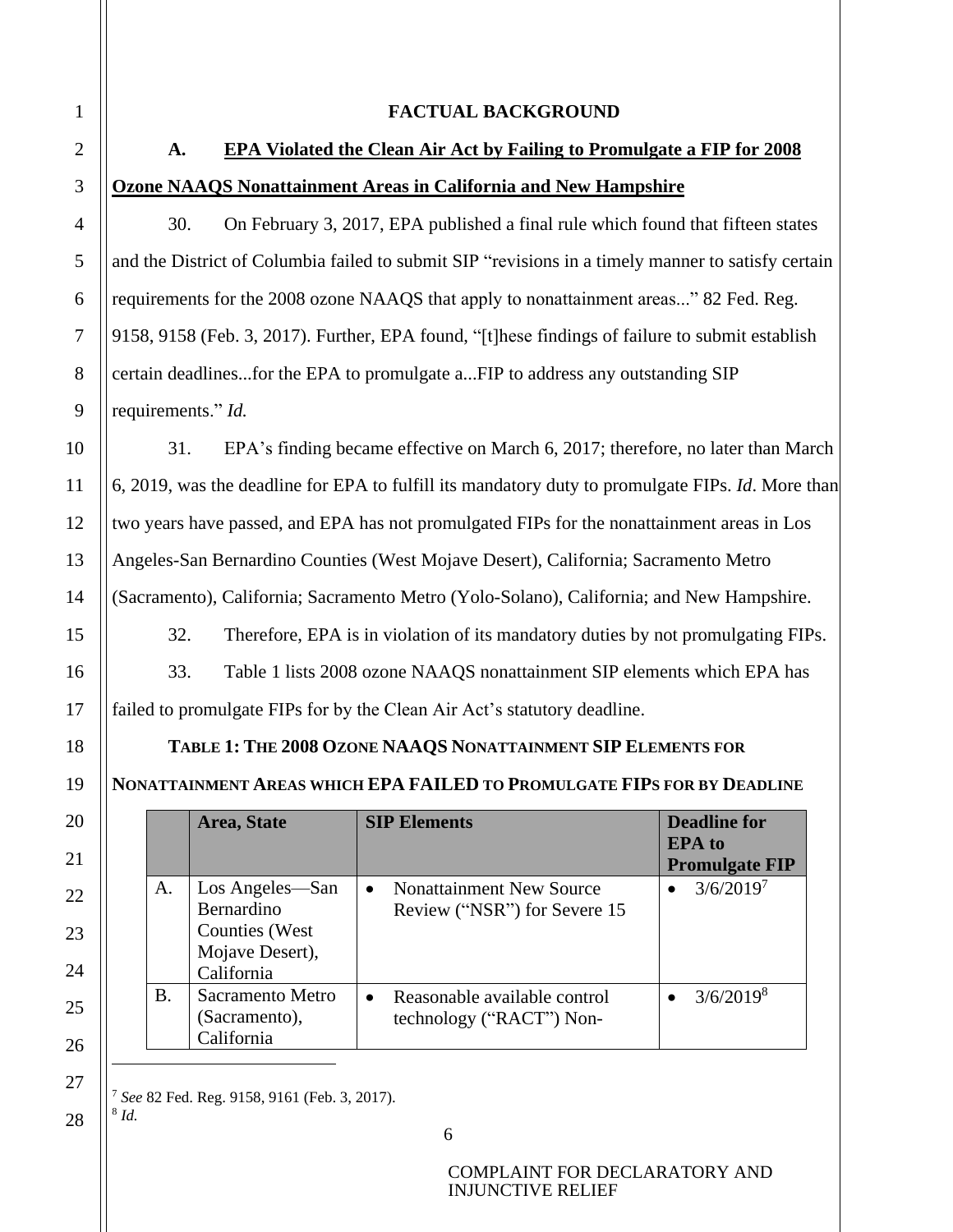| Area, State | <b>SIP Elements</b>                            | <b>Deadline for</b><br><b>EPA</b> to<br><b>Promulgate FIP</b> |
|-------------|------------------------------------------------|---------------------------------------------------------------|
|             | Control Techniques ("CTG")                     |                                                               |
|             | <b>Volatile Organic Compounds</b>              |                                                               |
|             | ("VOC") for Major Sources                      |                                                               |
|             | <b>RACT NOx for Major Sources</b><br>$\bullet$ |                                                               |
|             | <b>RACT VOC CTG Aerospace</b><br>$\bullet$     |                                                               |
|             | <b>RACT VOC CTG Auto and</b>                   |                                                               |
|             | <b>Light-Duty Truck Assembly</b>               |                                                               |
|             | Coatings (2008)                                |                                                               |
|             | <b>RACT VOC CTG Bulk Gasoline</b><br>$\bullet$ |                                                               |
|             | Plants                                         |                                                               |
|             | <b>RACT VOC CTG Equipment</b><br>$\bullet$     |                                                               |
|             | Leaks from Natural Gas/Gasoline                |                                                               |
|             | <b>Processing Plants</b>                       |                                                               |
|             | <b>RACT VOC CTG Factory</b><br>٠               |                                                               |
|             | Surface Coating of Flat Wood                   |                                                               |
|             | Paneling                                       |                                                               |
|             | <b>RACT VOC CTG Fiberglass</b><br>$\bullet$    |                                                               |
|             | <b>Boat Manufacturing Materials</b>            |                                                               |
|             | (2008)                                         |                                                               |
|             | <b>RACT VOC CTG Flat Wood</b>                  |                                                               |
|             | Paneling Coatings (2006)                       |                                                               |
|             | <b>RACT VOC CTG Flexible</b>                   |                                                               |
|             | Packaging Printing Materials<br>(2006)         |                                                               |
|             | <b>RACT VOC CTG Fugitive</b><br>$\bullet$      |                                                               |
|             | Emissions from Synthetic                       |                                                               |
|             | Organic Chemical Polymer and                   |                                                               |
|             | <b>Resin Manufacturing Equipment</b>           |                                                               |
|             | RACT VOC CTG Graphic Arts -                    |                                                               |
|             | Rotogravure and Flexography                    |                                                               |
|             | <b>RACT VOC CTG Industrial</b>                 |                                                               |
|             | Cleaning Solvents (2006)                       |                                                               |
|             | <b>RACT VOC CTG Large</b>                      |                                                               |
|             | Appliance Coatings (2007)                      |                                                               |
|             | <b>RACT VOC CTG Large</b><br>$\bullet$         |                                                               |
|             | <b>Petroleum Dry Cleaners</b>                  |                                                               |
|             | <b>RACT VOC CTG Leaks from</b><br>$\bullet$    |                                                               |
|             | Gasoline Tank Trucks and Vapor                 |                                                               |
|             | <b>Collection Systems</b>                      |                                                               |
|             | <b>RACT VOC CTG Leaks from</b><br>$\bullet$    |                                                               |
|             | Petroleum Refinery Equipment                   |                                                               |
|             | RACT VOC CTG Lithographic                      |                                                               |
|             | Printing Materials and Letterpress             |                                                               |
|             |                                                |                                                               |
|             | <b>COMPLAINT FOR DECLARATORY AND</b>           |                                                               |

 $\overline{6}$ 

 $\overline{7}$ 

 $\overline{8}$ 

9

 $\overline{5}$ 

 $\overline{1}$ 

 $\overline{2}$ 

 $\overline{3}$ 

 $\overline{4}$ 

 $\frac{10}{11}$ 

12

13

14

15

16

17

18

19

20

21

22

23

24

25

26

27

28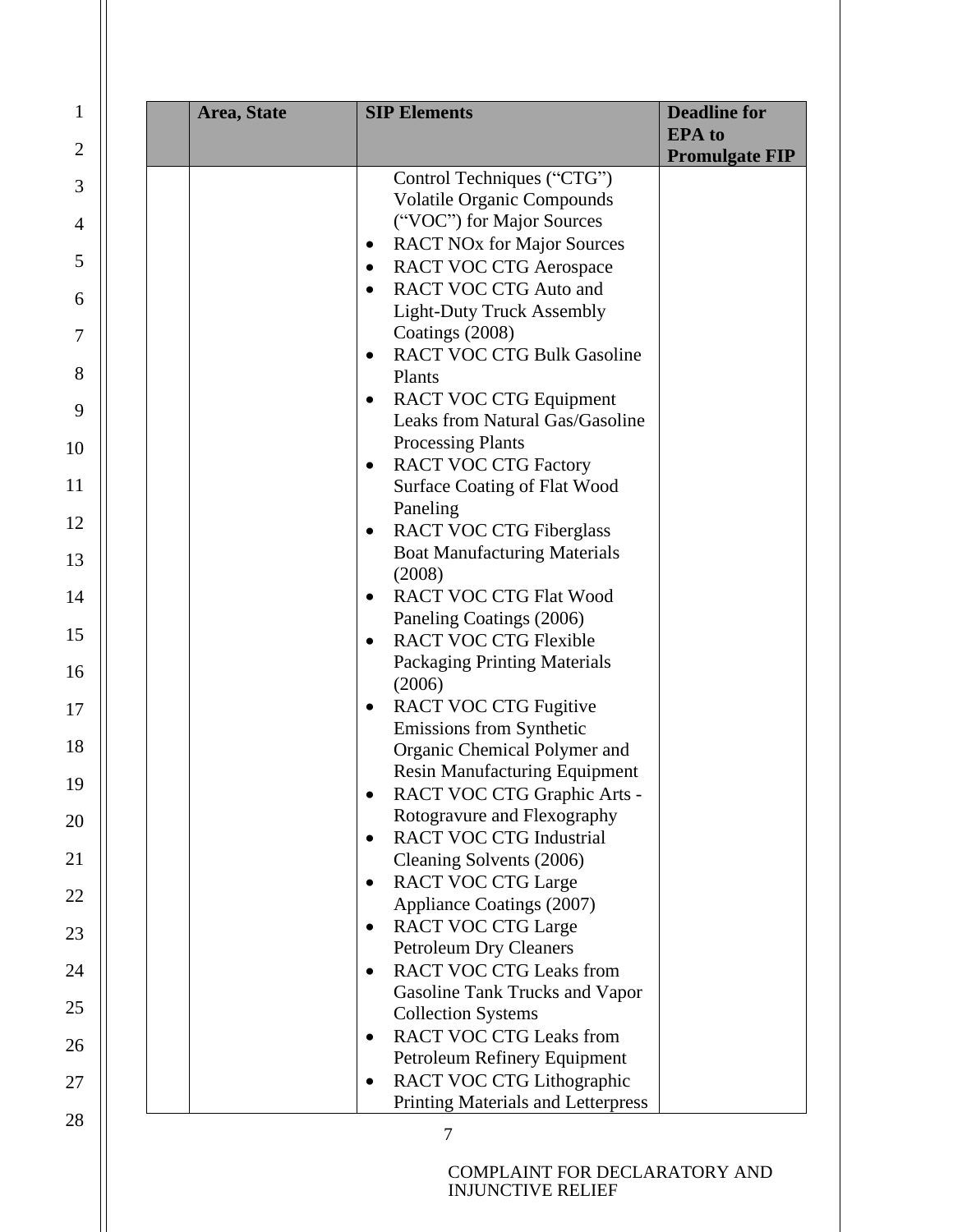| Area, State | <b>SIP Elements</b>                                 | <b>Deadline for</b><br><b>EPA</b> to<br><b>Promulgate FIP</b> |
|-------------|-----------------------------------------------------|---------------------------------------------------------------|
|             | Printing Materials (2006)                           |                                                               |
|             | <b>RACT VOC CTG Manufacture of</b><br>$\bullet$     |                                                               |
|             | High-Density Polyethylene,                          |                                                               |
|             | Polypropylene, and Polystyrene                      |                                                               |
|             | Resins                                              |                                                               |
|             | <b>RACT VOC CTG Manufacture of</b><br>$\bullet$     |                                                               |
|             | <b>Pneumatic Rubber Tires</b>                       |                                                               |
|             | <b>RACT VOC CTG Manufacture of</b><br>$\bullet$     |                                                               |
|             | <b>Synthesized Pharmaceutical</b>                   |                                                               |
|             | Products                                            |                                                               |
|             | <b>RACT VOC CTG Metal</b><br>$\bullet$              |                                                               |
|             | Furniture Coatings (2007)                           |                                                               |
|             | <b>RACT VOC CTG Miscellaneous</b><br>$\bullet$      |                                                               |
|             | Industrial Adhesives (2008)                         |                                                               |
|             | <b>RACT VOC CTG Miscellaneous</b>                   |                                                               |
|             | Metal Products Coatings (2008)                      |                                                               |
|             | RACT VOC CTG Paper, Film,<br>$\bullet$              |                                                               |
|             | and Foil Coatings (2007)                            |                                                               |
|             | <b>RACT VOC CTG Petroleum</b><br>$\bullet$          |                                                               |
|             | Liquid Storage in External                          |                                                               |
|             | <b>Floating Roof Tanks</b>                          |                                                               |
|             | <b>RACT VOC CTG Refinery</b><br>$\bullet$           |                                                               |
|             | Vacuum Producing Systems,                           |                                                               |
|             | Wastewater Separators, and                          |                                                               |
|             | <b>Process Unit Turnarounds</b>                     |                                                               |
|             | RACT VOC CTG Synthetic                              |                                                               |
|             | <b>Organic Chemical Manufacturing</b>               |                                                               |
|             | Industry ("SOCMI") Air                              |                                                               |
|             | <b>Oxidation Processes</b>                          |                                                               |
|             | RACT VOC CTG SOCMI                                  |                                                               |
|             | <b>Distillation and Reactor Processes</b>           |                                                               |
|             | <b>RACT VOC CTG</b>                                 |                                                               |
|             | Shipbuilding/repair                                 |                                                               |
|             | <b>RACT VOC CTG Solvent Metal</b><br>$\bullet$      |                                                               |
|             | Cleaning                                            |                                                               |
|             | RACT VOC CTG Stage I Vapor<br>$\bullet$             |                                                               |
|             | Control Systems-Gasoline<br><b>Service Stations</b> |                                                               |
|             |                                                     |                                                               |
|             | RACT VOC CTG Storage of<br>$\bullet$                |                                                               |
|             | Petroleum Liquids in Fixed Roof<br>Tanks            |                                                               |
|             | <b>RACT VOC CTG Surface</b>                         |                                                               |
|             | $\bullet$                                           |                                                               |
|             | Coating for Insulation of Magnet                    |                                                               |

 $\overline{6}$ 

 $\overline{7}$ 

 $\overline{8}$ 

9

 $\overline{5}$ 

 $\overline{1}$ 

 $\overline{2}$ 

 $\overline{3}$ 

 $\overline{4}$ 

 $\frac{10}{11}$ 

12

13

14

15

16

17

18

19

20

21

22

23

24

25

26

27

28

INJUNCTIVE RELIEF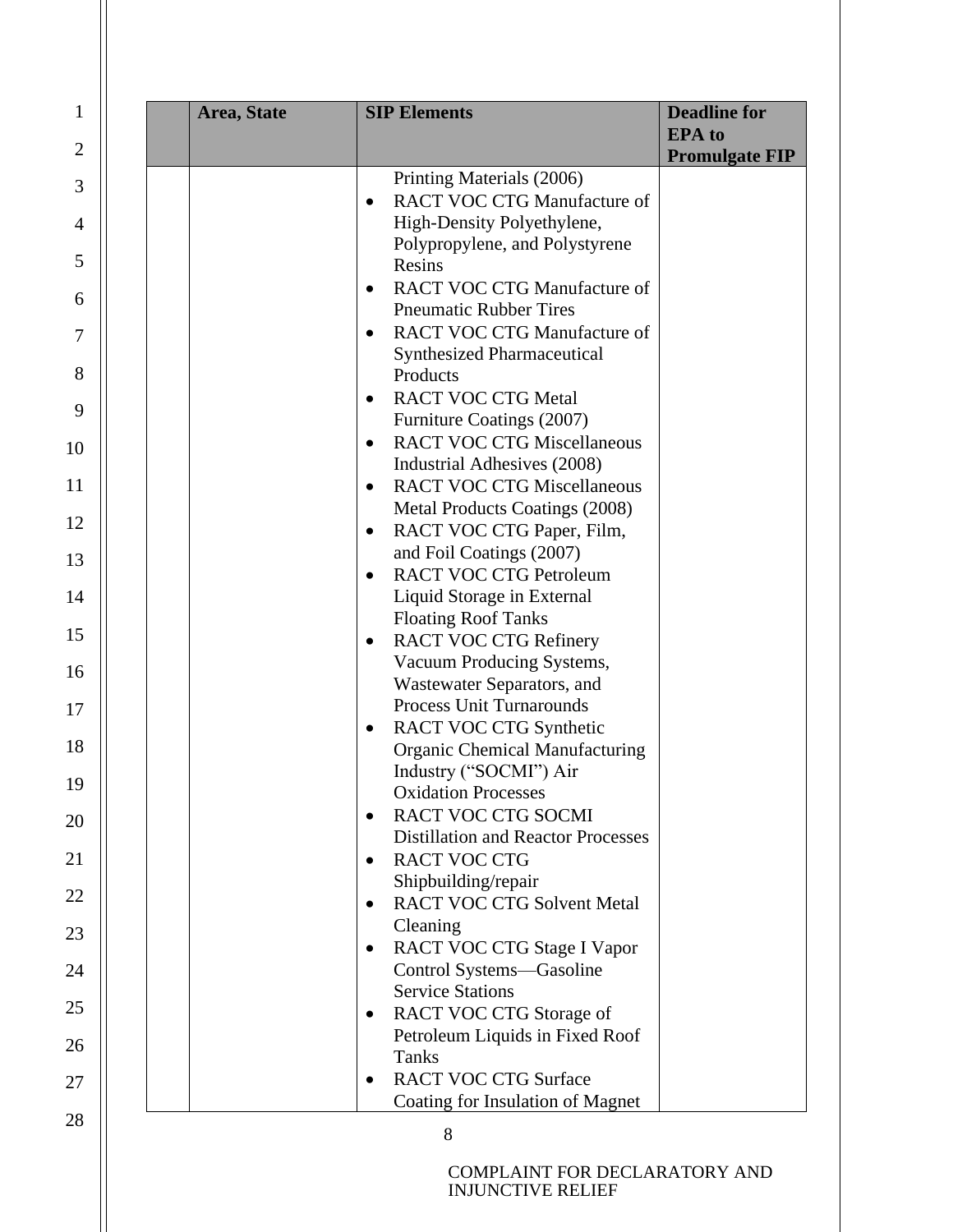|                 | Area, State                                             | <b>SIP Elements</b>                                                                                                                                                                                                                                                                                                                                                                                                                                                                                                                                                                                                                                                                                                                                                                                                                                                      | <b>Deadline for</b><br><b>EPA</b> to<br><b>Promulgate FIP</b> |
|-----------------|---------------------------------------------------------|--------------------------------------------------------------------------------------------------------------------------------------------------------------------------------------------------------------------------------------------------------------------------------------------------------------------------------------------------------------------------------------------------------------------------------------------------------------------------------------------------------------------------------------------------------------------------------------------------------------------------------------------------------------------------------------------------------------------------------------------------------------------------------------------------------------------------------------------------------------------------|---------------------------------------------------------------|
|                 |                                                         | Wire<br><b>RACT VOC CTG Surface</b><br>$\bullet$<br>Coating of Automobiles and<br><b>Light-Duty Trucks</b><br><b>RACT VOC CTG Surface</b><br>$\bullet$<br>Coating of Cans<br><b>RACT VOC CTG Surface</b><br>$\bullet$<br>Coating of Coils<br><b>RACT VOC CTG Surface</b><br>$\bullet$<br>Coating of Fabrics<br><b>RACT VOC CTG Surface</b><br>$\bullet$<br><b>Coating of Large Appliances</b><br><b>RACT VOC CTG Surface</b><br>$\bullet$<br><b>Coating of Metal Furniture</b><br><b>RACT VOC CTG Surface</b><br>$\bullet$<br><b>Coating of Miscellaneous Metal</b><br><b>Parts and Products</b><br><b>RACT VOC CTG Surface</b><br>$\bullet$<br>Coating of Paper<br><b>RACT VOC CTG Tank Truck</b><br>$\bullet$<br><b>Gasoline Loading Terminals</b><br><b>RACT VOC CTG Use of Cutback</b><br>$\bullet$<br>Asphalt<br><b>RACT VOC CTG Wood</b><br>$\bullet$<br>Furniture |                                                               |
| $\mathcal{C}$ . | <b>Sacramento Metro</b><br>(Yolo-Solano),<br>California | <b>RACT VOC CTG Bulk Gasoline</b><br>$\bullet$<br>Plants<br><b>RACT VOC CTG Fiberglass</b><br>$\bullet$<br><b>Boat Manufacturing Materials</b><br>(2008)<br><b>RACT VOC CTG Industrial</b><br>$\bullet$<br>Cleaning Solvents (2006)<br><b>RACT VOC CTG Leaks from</b><br>$\bullet$<br>Gasoline Tank Trucks and Vapor<br><b>Collection Systems</b><br><b>RACT VOC CTG Miscellaneous</b><br>$\bullet$<br>Metal Products Coatings (2008)<br><b>RACT VOC CTG Petroleum</b><br>$\bullet$<br>Liquid Storage in External                                                                                                                                                                                                                                                                                                                                                        | $3/6/2019^9$<br>$\bullet$                                     |

<sup>9</sup> *See* 82 Fed. Reg. 9158, 9161 (Feb. 3, 2017).

1

2

3

4

5

6

7

8

9

10

11

12

13

14

15

16

17

18

19

20

21

22

23

24

25

26

27

28

9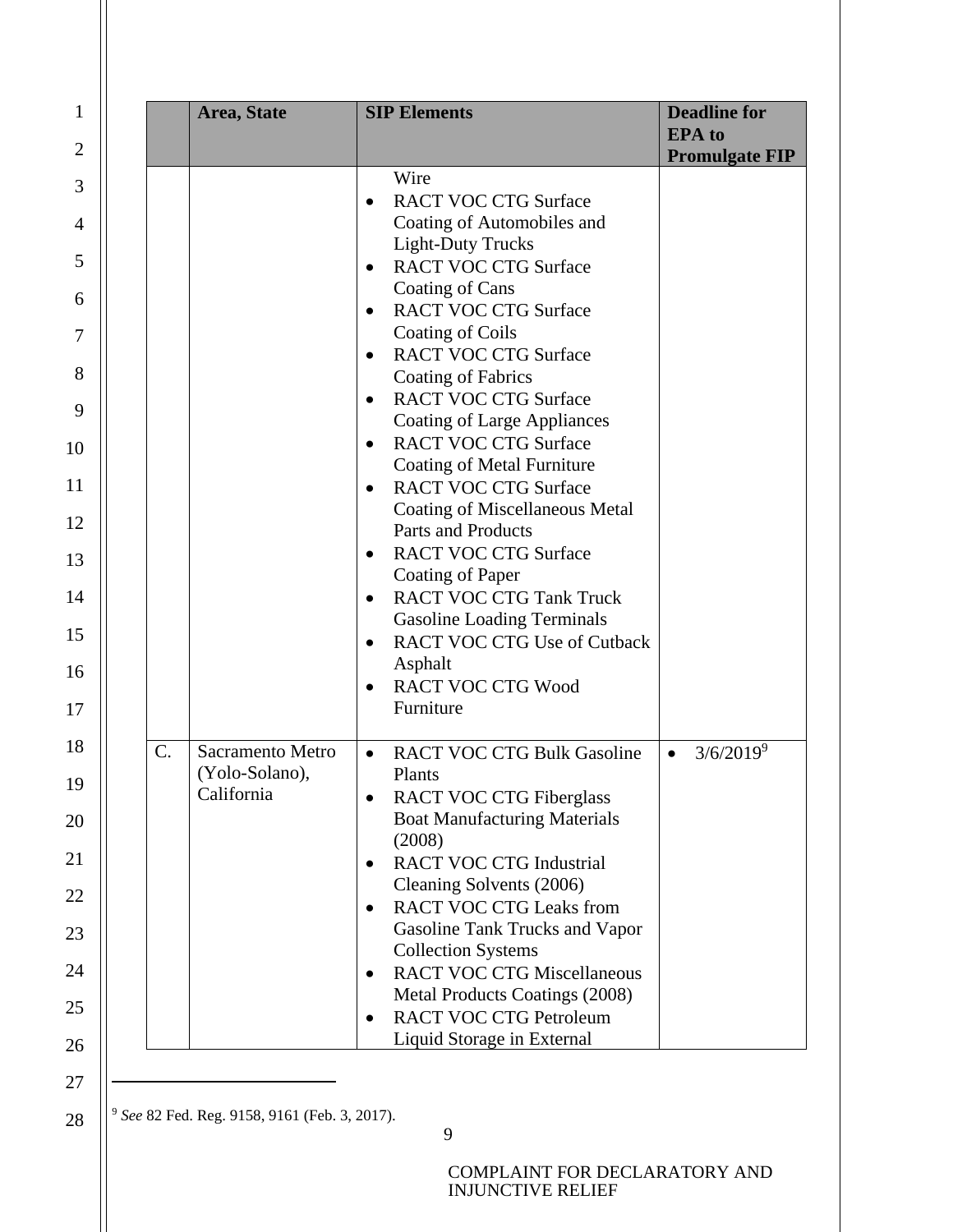| $\mathbf{1}$   |    | Area, State   | <b>SIP Elements</b>                                                                  | <b>Deadline for</b>                    |
|----------------|----|---------------|--------------------------------------------------------------------------------------|----------------------------------------|
| $\overline{2}$ |    |               |                                                                                      | <b>EPA</b> to<br><b>Promulgate FIP</b> |
| 3              |    |               | <b>Floating Roof Tanks</b><br><b>RACT VOC CTG Solvent Metal</b><br>$\bullet$         |                                        |
| $\overline{4}$ |    |               | Cleaning                                                                             |                                        |
| 5              |    |               | RACT VOC CTG Stage I Vapor<br>$\bullet$<br>Control Systems-Gasoline                  |                                        |
| 6              |    |               | <b>Service Stations</b><br><b>RACT VOC CTG Surface</b>                               |                                        |
| 7              |    |               | Coating of Miscellaneous Metal                                                       |                                        |
| 8              |    |               | Parts and Products<br><b>RACT VOC CTG Tank Truck</b><br>$\bullet$                    |                                        |
| 9              |    |               | <b>Gasoline Loading Terminals</b><br><b>RACT VOC CTG Use of Cutback</b><br>$\bullet$ |                                        |
| 10             |    |               | Asphalt                                                                              |                                        |
| 11             |    |               | RACT Non-CTG VOC for Major<br>$\bullet$<br>Sources                                   |                                        |
| 12             | D. |               | <b>RACT NOx for Major Sources</b><br>٠                                               | $3/6/2019^{10}$                        |
| 13             |    | New Hampshire | Non-CTG VOC RACT for Major<br>$\bullet$<br>Sources                                   | $\bullet$                              |
|                |    |               | <b>RACT NOx for Major Sources</b><br>$\bullet$                                       |                                        |
| 14             |    |               | <b>RACT VOC CTG Aerospace</b><br>$\bullet$                                           |                                        |
| 15             |    |               | <b>RACT VOC CTG Auto and</b><br>$\bullet$                                            |                                        |
|                |    |               | <b>Light-Duty Truck Assembly</b><br>Coatings (2008)                                  |                                        |
| 16             |    |               | <b>RACT VOC CTG Bulk Gasoline</b><br>$\bullet$                                       |                                        |
| 17             |    |               | Plants                                                                               |                                        |
| 18             |    |               | <b>RACT VOC CTG Equipment</b><br>$\bullet$<br>Leaks from Natural Gas/Gasoline        |                                        |
| 19             |    |               | <b>Processing Plants</b>                                                             |                                        |
| 20             |    |               | <b>RACT VOC CTG Factory</b><br>Surface Coating of Flat Wood                          |                                        |
| 21             |    |               | Paneling<br><b>RACT VOC CTG Fiberglass</b><br>$\bullet$                              |                                        |
| 22             |    |               | <b>Boat Manufacturing Materials</b>                                                  |                                        |
| 23             |    |               | (2008)<br><b>RACT VOC CTG Flat Wood</b><br>$\bullet$                                 |                                        |
| 24             |    |               | Paneling Coatings (2006)<br><b>RACT VOC CTG Flexible</b><br>$\bullet$                |                                        |
| 25             |    |               | Packaging Printing Materials<br>(2006)                                               |                                        |
|                |    |               |                                                                                      |                                        |

<sup>10</sup> *See* 82 Fed. Reg. 9158, 9162 (Feb. 3, 2017).

26

27

28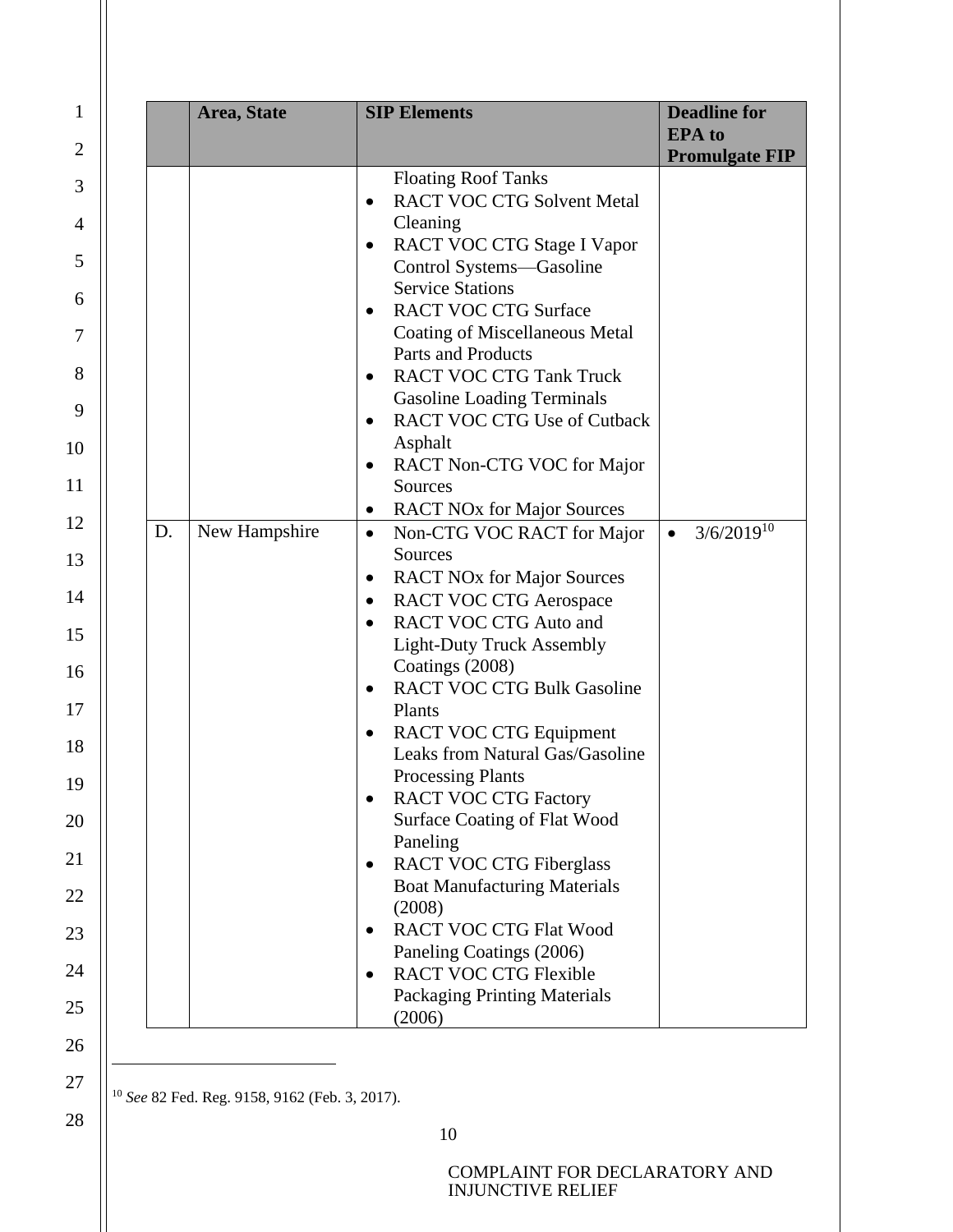| 1              | Area, State | <b>SIP Elements</b>                                                                  | <b>Deadline for</b><br><b>EPA</b> to |
|----------------|-------------|--------------------------------------------------------------------------------------|--------------------------------------|
| $\overline{2}$ |             |                                                                                      | <b>Promulgate FIP</b>                |
| 3              |             | <b>RACT VOC CTG Fugitive</b><br>$\bullet$                                            |                                      |
|                |             | Emissions from Synthetic                                                             |                                      |
| 4              |             | Organic Chemical Polymer and                                                         |                                      |
| 5              |             | <b>Resin Manufacturing Equipment</b><br>٠<br>RACT VOC CTG Graphic Arts-<br>$\bullet$ |                                      |
|                |             | Rotogravure and Flexography                                                          |                                      |
| 6              |             | <b>RACT VOC CTG Industrial</b><br>$\bullet$                                          |                                      |
| 7              |             | Cleaning Solvents (2006)                                                             |                                      |
|                |             | <b>RACT VOC CTG Large</b><br>$\bullet$                                               |                                      |
| 8              |             | Appliance Coatings (2007)                                                            |                                      |
| 9              |             | <b>RACT VOC CTG Large</b><br>$\bullet$                                               |                                      |
|                |             | <b>Petroleum Dry Cleaners</b>                                                        |                                      |
| 10             |             | <b>RACT VOC CTG Leaks from</b><br>Gasoline Tank Trucks and Vapor                     |                                      |
| 11             |             | <b>Collection Systems</b>                                                            |                                      |
|                |             | <b>RACT VOC CTG Leaks from</b><br>$\bullet$                                          |                                      |
| 12             |             | Petroleum Refinery Equipment                                                         |                                      |
| 13             |             | <b>RACT VOC CTG Manufacture of</b><br>$\bullet$                                      |                                      |
|                |             | High-Density Polyethylene,                                                           |                                      |
| 14             |             | Polypropylene, and Polystyrene                                                       |                                      |
| 15             |             | Resins<br><b>RACT VOC CTG Manufacture of</b>                                         |                                      |
|                |             | <b>Pneumatic Rubber Tires</b>                                                        |                                      |
| 16             |             | <b>RACT VOC CTG Manufacture of</b>                                                   |                                      |
| 17             |             | <b>Synthesized Pharmaceutical</b>                                                    |                                      |
|                |             | Products                                                                             |                                      |
| 18             |             | <b>RACT VOC CTG Metal</b>                                                            |                                      |
| 19             |             | Furniture Coatings (2007)                                                            |                                      |
|                |             | <b>RACT VOC CTG Miscellaneous</b>                                                    |                                      |
| 20             |             | Industrial Adhesives (2008)<br><b>RACT VOC CTG Miscellaneous</b><br>$\bullet$        |                                      |
| 21             |             | Metal Products Coatings (2008)                                                       |                                      |
|                |             | RACT VOC CTG Paper, Film,<br>$\bullet$                                               |                                      |
| 22             |             | and Foil Coatings (2007)                                                             |                                      |
| 23             |             | <b>RACT VOC CTG Petroleum</b><br>$\bullet$                                           |                                      |
|                |             | Liquid Storage in External                                                           |                                      |
| 24             |             | <b>Floating Roof Tanks</b>                                                           |                                      |
| 25             |             | <b>RACT VOC CTG Plastic Parts</b><br>$\bullet$                                       |                                      |
|                |             | Coatings (2008)<br><b>RACT VOC CTG Refinery</b><br>$\bullet$                         |                                      |
| 26             |             | Vacuum Producing Systems,                                                            |                                      |
| 27             |             | Wastewater Separators, and                                                           |                                      |
|                |             | Process Unit Turnarounds                                                             |                                      |
| 28             |             | 11                                                                                   |                                      |
|                |             | <b>COMPLAINT FOR DECLARATORY AND</b><br><b>INJUNCTIVE RELIEF</b>                     |                                      |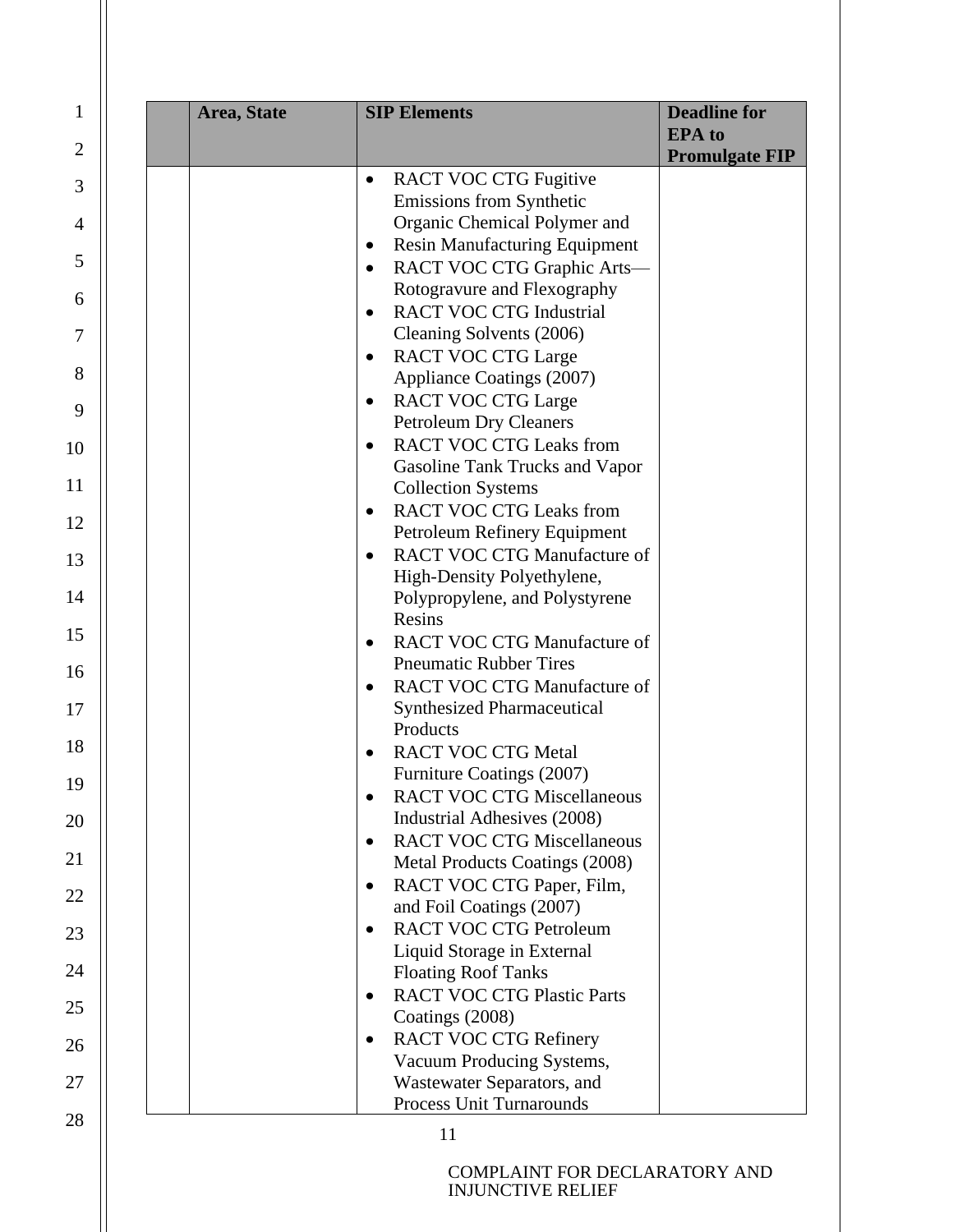| Area, State | <b>SIP Elements</b>                             | <b>Deadline for</b><br><b>EPA</b> to<br><b>Promulgate FIP</b> |
|-------------|-------------------------------------------------|---------------------------------------------------------------|
|             | RACT VOC CTG SOCMI Air<br>$\bullet$             |                                                               |
|             | <b>Oxidation Processes</b>                      |                                                               |
|             | <b>RACT VOC CTG SOCMI</b><br>$\bullet$          |                                                               |
|             | <b>Distillation and Reactor Processes</b>       |                                                               |
|             | <b>RACT VOC CTG</b><br>$\bullet$                |                                                               |
|             | Shipbuilding/repair                             |                                                               |
|             | <b>RACT VOC CTG Solvent Metal</b><br>$\bullet$  |                                                               |
|             | Cleaning                                        |                                                               |
|             | RACT VOC CTG Stage I Vapor<br>$\bullet$         |                                                               |
|             | Control Systems-Gasoline                        |                                                               |
|             | <b>Service Stations</b>                         |                                                               |
|             | RACT VOC CTG Storage of<br>$\bullet$            |                                                               |
|             | Petroleum Liquids in Fixed Roof                 |                                                               |
|             | <b>Tanks</b>                                    |                                                               |
|             | <b>RACT VOC CTG Surface</b><br>$\bullet$        |                                                               |
|             | Coating for Insulation of Magnet                |                                                               |
|             | Wire                                            |                                                               |
|             | <b>RACT VOC CTG Surface</b><br>$\bullet$        |                                                               |
|             | Coating of Automobiles and                      |                                                               |
|             | <b>Light-Duty Trucks</b>                        |                                                               |
|             | <b>RACT VOC CTG Surface</b><br>$\bullet$        |                                                               |
|             | Coating of Cans                                 |                                                               |
|             | <b>RACT VOC CTG Surface</b>                     |                                                               |
|             | Coating of Coils                                |                                                               |
|             | <b>RACT VOC CTG Surface</b><br>$\bullet$        |                                                               |
|             | Coating of Fabrics                              |                                                               |
|             | <b>RACT VOC CTG Surface</b>                     |                                                               |
|             | <b>Coating of Large Appliances</b>              |                                                               |
|             | <b>RACT VOC CTG Surface</b>                     |                                                               |
|             | Coating of Metal Furniture                      |                                                               |
|             | <b>RACT VOC CTG Surface</b><br>$\bullet$        |                                                               |
|             | <b>Coating of Miscellaneous Metal</b>           |                                                               |
|             | Parts and Product                               |                                                               |
|             | <b>RACT VOC CTG Surface</b><br>$\bullet$        |                                                               |
|             | Coating of Paper                                |                                                               |
|             | <b>RACT VOC CTG Tank Truck</b><br>$\bullet$     |                                                               |
|             | <b>Gasoline Loading Terminals</b>               |                                                               |
|             | <b>RACT VOC CTG Use of Cutback</b><br>$\bullet$ |                                                               |
|             | Asphalt                                         |                                                               |
|             | <b>RACT VOC CTG Wood</b><br>$\bullet$           |                                                               |
|             | Furniture                                       |                                                               |

5

 $\overline{6}$ 

 $\overline{7}$ 

 $\,8\,$ 

9

 $\mathbf{1}$ 

 $\overline{2}$ 

 $\overline{3}$ 

 $\overline{4}$ 

 $\frac{10}{11}$ 

12

13

14

15

16

17

18

19

20

21

22

23

24

25

26

27

28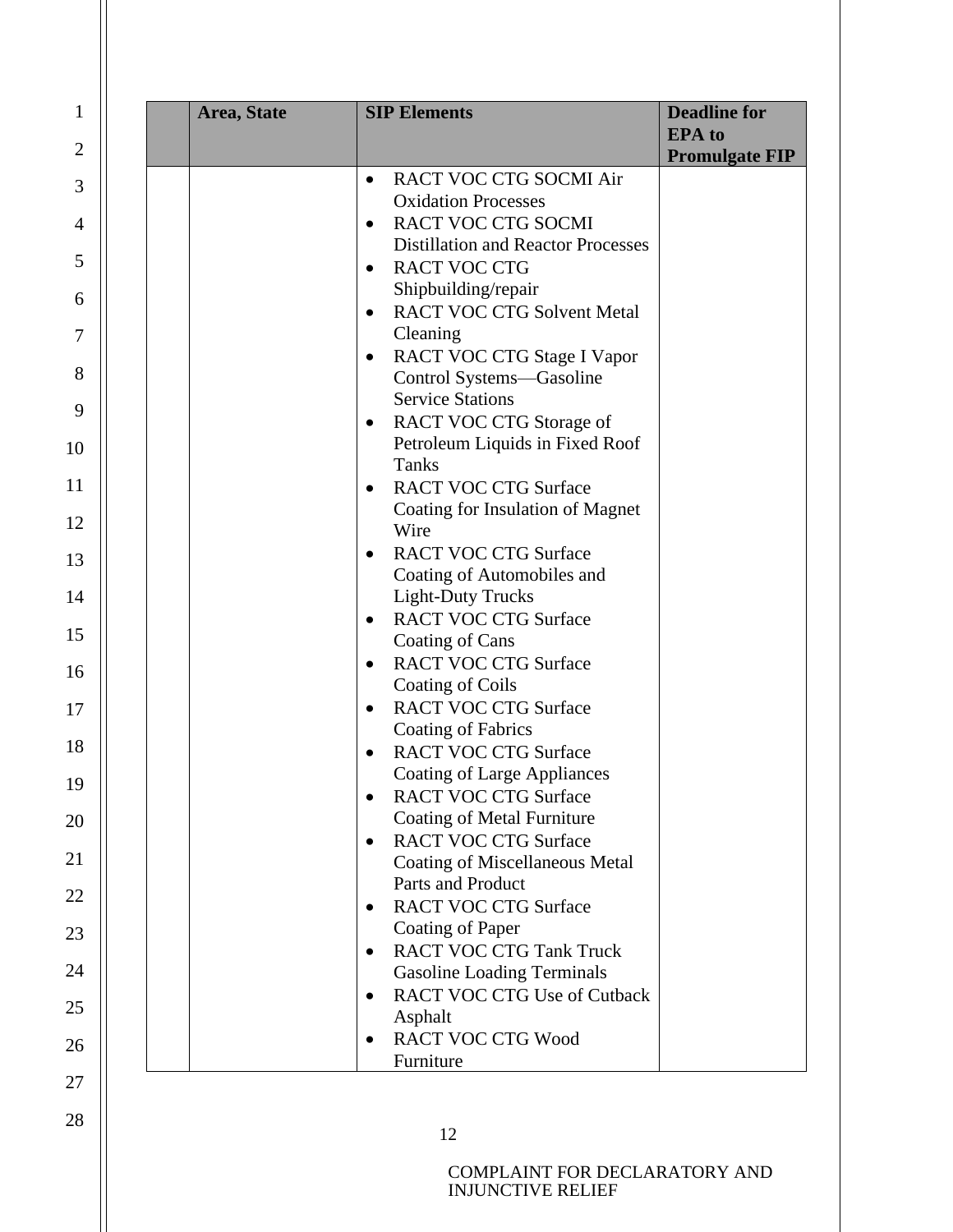| $\mathbf{1}$   | <b>CLAIM FOR RELIEF</b>                                                                        |  |
|----------------|------------------------------------------------------------------------------------------------|--|
| $\overline{2}$ | (Failure to promulgate a FIP to address requirements for the 2008 ozone NAAQS                  |  |
| 3              | that apply to nonattainment areas in California and New Hampshire)                             |  |
| $\overline{4}$ | 34.<br>Plaintiffs incorporate by reference all paragraphs listed above.                        |  |
| 5              | 35.<br>It has been more than two years since the effective date of EPA's final rule which      |  |
| 6              | found that the states in Table 1 failed to submit SIP element "revisions in a timely manner to |  |
| $\tau$         | satisfy certain requirements for the 2008 ozone NAAQS that apply to nonattainment areas" 82    |  |
| 8              | Fed. Reg. 9158, 9158 (Feb. 3, 2017). Further, it has been more than two years since EPA found, |  |
| 9              | "[t]hese findings of failure to submit establish certain deadlinesfor the EPA to promulgate    |  |
| 10             | aFIP to address any outstanding SIP requirements." Id.                                         |  |
| 11             | 36.<br>EPA has not promulgated a FIP to address the SIP elements for the 2008 ozone            |  |
| 12             | NAAQS in nonattainment areas in Los Angeles—San Bernardino Counties (West Mojave               |  |
| 13             | Desert), California; Sacramento Metro (Sacramento), California; Sacramento Metro (Yolo-        |  |
| 14             | Solano), California; and New Hampshire listed in Table 1. Nor have the States corrected the    |  |
| 15             | deficiencies of failure to submit the SIP elements listed in Table 1 and EPA approved the SIP  |  |
| 16             | elements submitted to correct the deficiencies of failure to submit the SIP elements listed in |  |
| 17             | Table 1.                                                                                       |  |
| 18             | Accordingly, EPA is in violation of its mandatory duty under 42 U.S.C. §<br>37.                |  |
| 19             | $7410(c)(1)$ to promulgate a FIP for the SIP elements listed in Table 1.                       |  |
| 20             | <b>REQUEST FOR RELIEF</b>                                                                      |  |
| 21             | Wherefore, Plaintiffs respectfully request that the Court:                                     |  |
| 22             | 38.<br>Declare that EPA is in violation of the Clean Air Act with regard to its                |  |
| 23             | nondiscretionary duty to perform each mandatory duty listed above;                             |  |
| 24             | Issue a mandatory injunction requiring EPA to perform its mandatory duties by<br>39.           |  |
| 25             | certain dates;                                                                                 |  |
| 26             | 40.<br>Retain jurisdiction of this matter for purposes of enforcing the Court's order;         |  |
| 27             | 41.<br>Grant Plaintiffs their reasonable costs of litigation, including attorneys' and expert  |  |
| 28             | 13                                                                                             |  |
|                | COMPLAINT FOR DECLARATORY AND<br><b>INJUNCTIVE RELIEF</b>                                      |  |